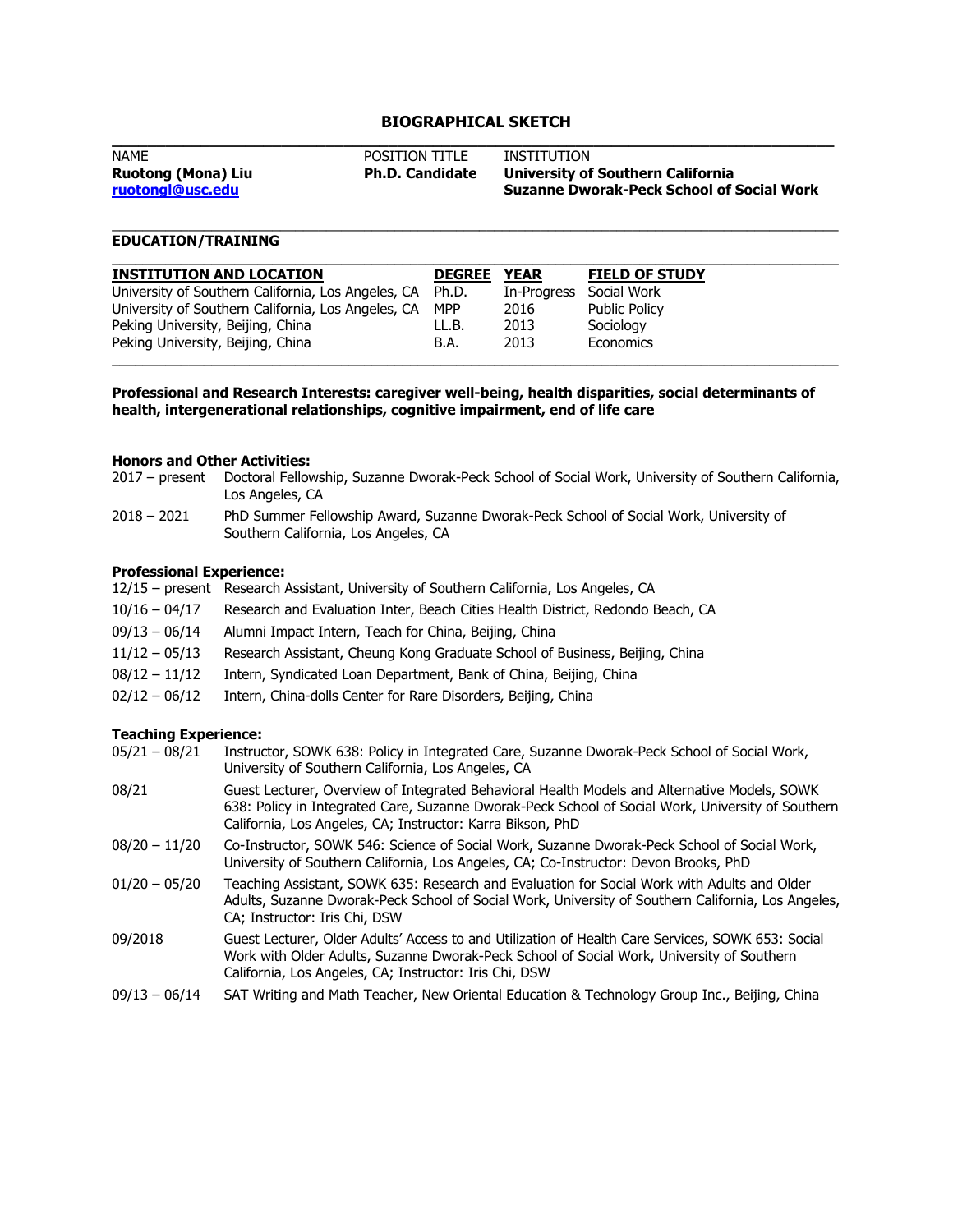#### **Publications**

Peer-Reviewed Publications:

- **Liu, R.**, Chi, I., & Wu, S. (in press). Stress among dementia caregivers through the lens of intersectionality. The Gerontologist.<https://doi.org/10.1093/geront/gnab146>
- Yu, K., Wu, S., **Liu, R.,** & Chi, I. (2021). Harnessing mobile technology to support type 2 diabetes self-management among Chinese and Hispanic immigrants: a mixed-methods acceptability study. Journal of Ethnic & Cultural Diversity in Social Work. <https://doi.org/10.1080/15313204.2021.1949775>
- La, I.-S., Lee, M.-C., Hinderer, K. A<sup>.</sup>, Chi, I., **Liu, R.**, Liu, M., & Fu, Y. (2020). Palliative care for Asian American adult population: A scoping review. American Journal of Hospice and Palliative Medicine. <https://doi.org/10.1177/1049909120928063>
- Chen, H., Chi, I., & **Liu, R.** (2019). Hospital utilization among Chinese older adults: Patterns and predictors. Journal of Aging and Health, 31(8), 1454-1478. <https://doi.org/10.1177/0898264318780546>
- Peer-Reviewed Journal Articles Under Review:
- **Liu, R.**, Chi, I., & Wu, S. (2021). The moderating effects of living arrangement on life satisfaction among older adults in rural China. Manuscript under review.
- **Liu, R.,** Chi, I., Wu, S., & Jang, Y. (2021). Relationship between depression and cognitive functioning among older adults and their spousal caregivers: A dyadic cross-lagged analysis. Manuscript under review.
- Yu, K., Wu, S., **Liu, R.,** Liang, J., Lee, M.-C., Jordan-March, M., &Chi, I. (2021). Needs and feasibility of implementing a mHealth intervention for type 2 diabetes management in affordable housing communities. Manuscript under review.

#### **Conference Presentation**:

- **Liu, R.,** Chi, I., Wu, S., & Jang, Y. (2021). Relationship between depression and cognitive functioning among older adults and their spousal caregivers: A dyadic cross-lagged analysis. Gerontological Society of America (GSA) Annual Scientific Meeting, Virtual.
- Li, T., Zhang, A., **Liu, R.**, & Chi, I. (2021). A case study on anticipated end-of-life caregiving among the millennial American born Chinese. GSA Annual Scientific Meeting, Virtual.
- **Liu. R.,** Yu, K., Wu, S., & Chi, I. (2020). Self-care experience among Chinese and Hispanic immigrants with type 2 diabetes in Los Angeles. Paper presented at American Public Health Association (APHA) Annual Conference, Virtual.
- Wu, S., Yu, K., **Liu, R.**, & Chi, I. (2020). Employing mobile health to address disparities in diabetes self-care among middle-aged to older immigrants and low-income seniors in affordable housing. Paper presented at American Public Health Association (APHA) Annual Conference, Virtual.
- Yu, K., Wu, S., **Liu, R.**, & Chi, I. (2020). Mobile technology adoption for type 2 diabetes management among Chinese and Hispanic immigrants: A qualitative pilot study. Paper presented at American Public Health Association (APHA) Annual Conference, Virtual.
- **Liu., R.**, Chi, I., & Wu, S. (2020). Triple jeopardy? Stress among dementia caregivers through the lens of intersectionality. Paper presented at GSA Annual Scientific Meeting, Virtual.
- Wu, S., Chi, I., Hsiao, C., Yu, K., & **Liu, R.** (2018). The impacts of diabetes self-management mobile technology application usage on self-care behaviors among older adults. Paper presented at Society for Social Work and Research (SSWR) Annual Conference, Washington, D.C.
- **Liu. R.**, & Chi, I. (2018). The moderating effect of living arrangement on life satisfaction among older adults in rural China. Paper presented at GSA Annual Scientific Meeting, Boston, Massachusetts.

#### **Social Service Experience:**

| 09/19-present   | Community Educator       | Alzheimer's Association California Southland Chapter, Los Angeles, CA |
|-----------------|--------------------------|-----------------------------------------------------------------------|
| 01/2018         | Volunteer                | Society for Social Work and Research Annual Conference, Washington,   |
|                 |                          | D.C.                                                                  |
| $10/17 - 04/18$ | Field Experience         | Golden Age Village, Monterey Park, CA                                 |
| $10/09 - 06/14$ | Hospice Volunteer        | Song-Tang Hospice, Beijing, China                                     |
| $10/12 - 04/13$ | Fundraiser               | Liter of Light, Nairobi, Kenya                                        |
| $01/13 - 02/13$ | Hospice Volunteer        | Mother Teresa Foundation, Calcutta, India                             |
| $07/12 - 08/12$ | <b>Volunteer Teacher</b> | AIESEC, Nairobi, Kenya                                                |
|                 |                          |                                                                       |